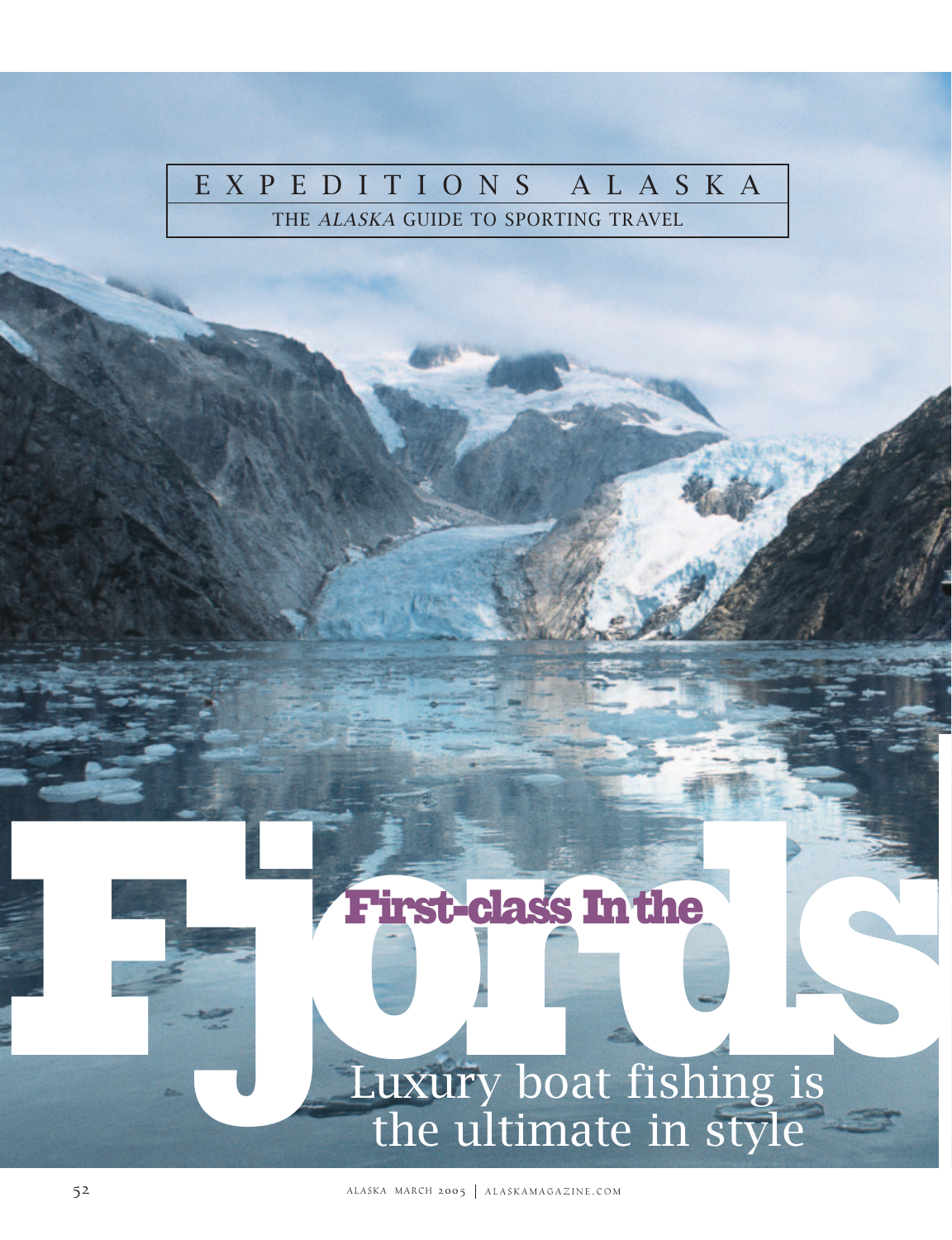The 54-foot Miss Brizz plies the waters of Kenai Fjords National Park. When guests aren't busy catching salmon [BELOW], they can soak in the vessel's Jacuzzi or relax on a couch to watch a DVD.





### Story and Photos By Dave Atcheson

## It seemed fitting to return to the Kenai Fjords almost

20 years to the day after I'd originally made the voyage. This trip, however, would bear little resemblance to that journey of self-discovery taken by a 20-year-old kid—a youngster seeing the ocean for the first time, taking a chance aboard a commercial fishing boat.

This trip would be different not only because I'd been hardened by the additional years of world experience many of them spent working aboard various fishing boats—but because this time I was simply out to enjoy myself. This time, I'd have the opportunity to take in all the scenery I'd missed, without having to relive the endless toil of cleaning the engine room, mending nets or painting the deck.

Still, walking down that dock, I was confronted by a rising tide of memory. The same salt air and the swirling sound of bickering gulls I'd encountered so long ago momentarily filled me with youthful indecision and doubt. It was a feeling that would be short-lived, completely brushed aside the moment I saw *Miss Brizz.* I knew immediately that this vessel was a far cry from any fishing boat I'd ever worked on.

At 54 feet long and nearly 20 feet wide, *Miss Brizz* was built for comfort. And there was not a grizzled fisherman in sight, only a handful of clean-shaven and casual-but-finely-dressed crewmembers whose sole purpose was to see that their guests had a good time.

I've always lived to sport fish and looked forward to doing it in style, but the initial reports of limited silver salmon didn't bode well for this trip. Nevertheless, I was heartened listening to Tom Konop, owner and skipper of the *Miss Brizz.* The silvers were out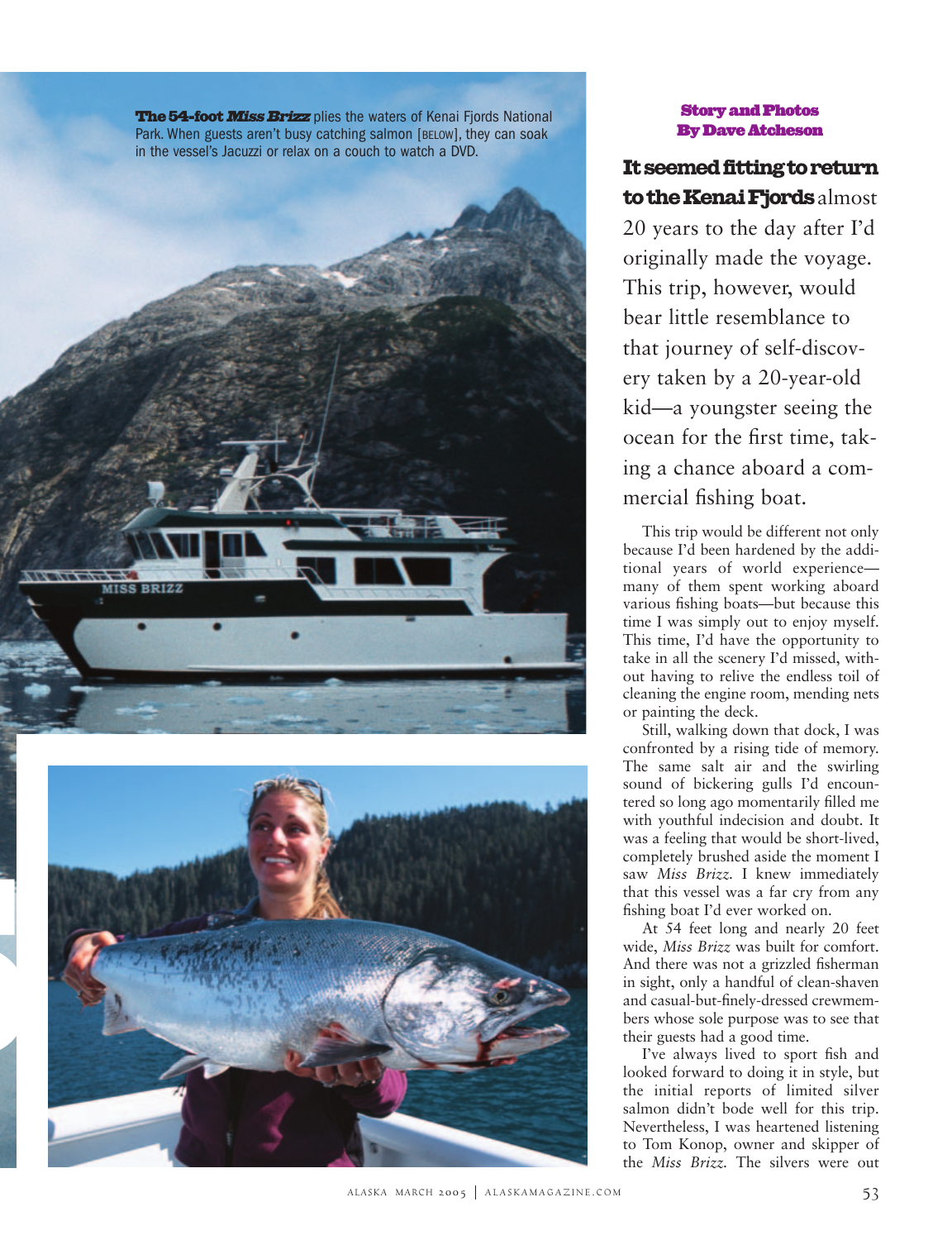

there, he assured me, well beyond the relative shelter of Resurrection Bay, out where only the largest and most seaworthy of vessels could find them.

Heading out of Seward, it was as if I was seeing it all anew. The sense of enchantment was infectious, and shared among my fellow passengers. Mike and Rebecca Poling, and Jeff and Lisa Symonds, were just as captivated and filled with reverence as I was. What was remarkable was that, unlike most of the guests who had sailed aboard the *Miss Brizz* in the seven months since she'd been launched, we were all Alaska residents.

Nevertheless, it was difficult to get over the degree of luxury from which I was viewing all of this. It struck me just what extravagant digs I was in when I went below to stow my gear. I had a stateroom to myself with a bed large enough to accommodate someone more than six feet tall. In the past I'd been stuffed into the bow compartment and forced to kick the feet of the crewman on the opposite bunk if I wanted to straighten out. And the bathrooms. On my first fishing boat there was no show-

er and a bucket served as the commode. Here, there was a choice of three heads, all larger than mine at home, with one sporting a Jacuzzi. And up in the living area there were couches and a recliner, surround sound, DVDs, and a galley that would put many restaurants to shame. I pondered the lavishness of it all as I watched crewman Mike Dunn, a retired fire captain and cold-water-rescue expert, prepare the back deck for fishing while I sipped an ice-cold imported beer and gnawed on a crabstuffed bell pepper.

Mid-reverie, the churning behind the boat stopped and the *Miss Brizz* glided to a halt. Konop emerged on deck and although he hadn't spotted any fish on the sonar, he had what he could describe only as a hunch, a gut feeling.

"All that state-of-the-art equipment and that's usually what catches us fish," Dunn said as he began cutting plugs of bait herring and readying them for the hunt.

With the gear set, we began a slow orbit around the only island in a vast expanse of blue. Rods arched against steep granite cliffs bathed in the sharp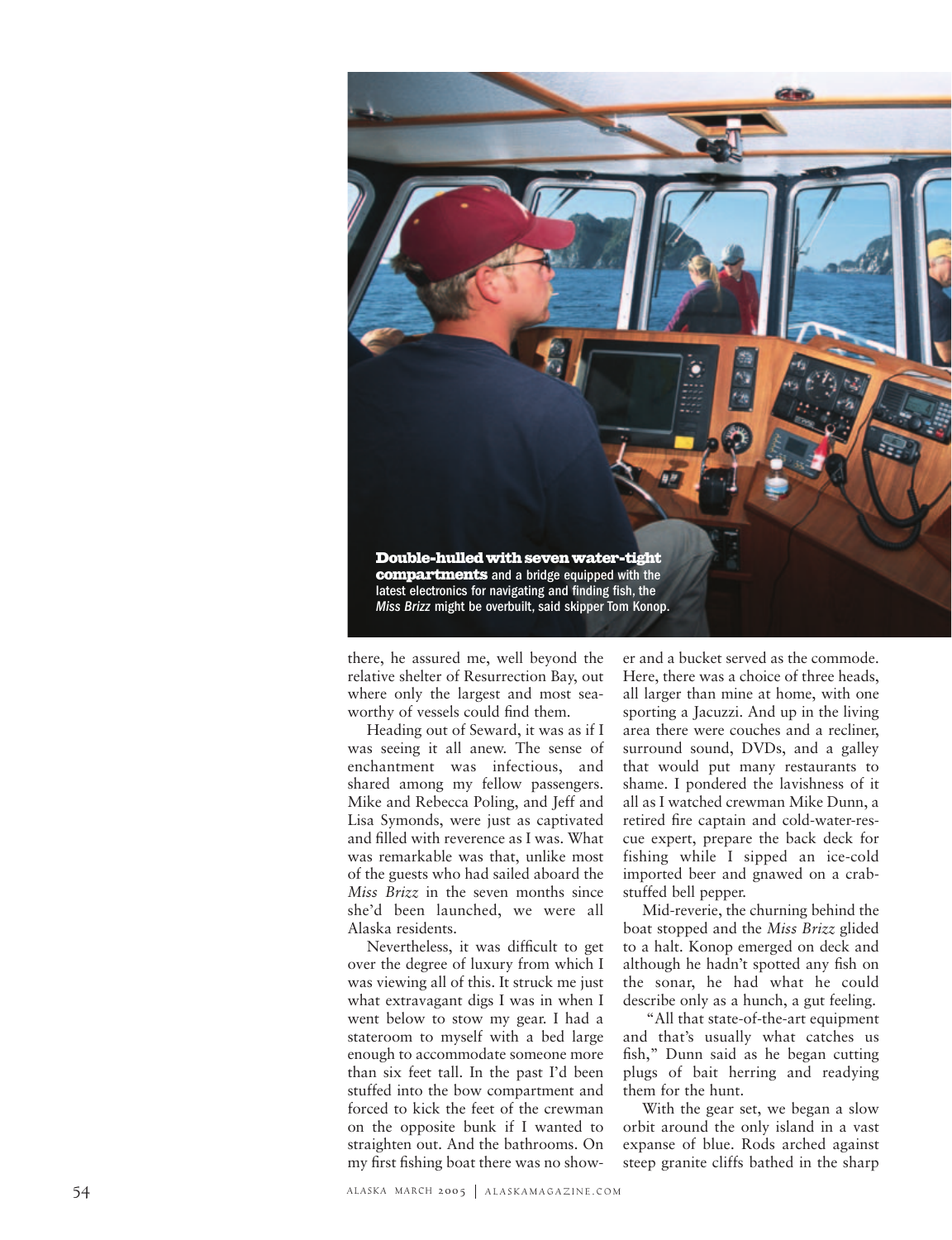

reflection of afternoon light as we began the slow, methodical search for salmon—and I had a feeling it wouldn't be long before Konop's intuition paid off.

Then, seemingly without warning, one rod tip and then another sprang free from the weight of its downrigger. Each line rose and in the distance a pair of silvers—the hardiest and most acrobatic of Alaska salmon—appeared on the horizon. They broke the surface in unison like dance partners displaying an array of cartwheels and pirouettes. There was an instant when everything stopped, a brief moment of recognition on our parts, before we rushed to the side of the boat in a frantic attempt to set the hooks. That initiated a 10 minute torrent of excitement, a spectacle nearly as much fun to witness as it was to participate in.

We would replay the scene numerous times over the course of the afternoon until finally, with a bit of a chop rising, we motored off in search of a resting place for the evening. Though this was the first time we had really felt the motion of the sea, there was no need for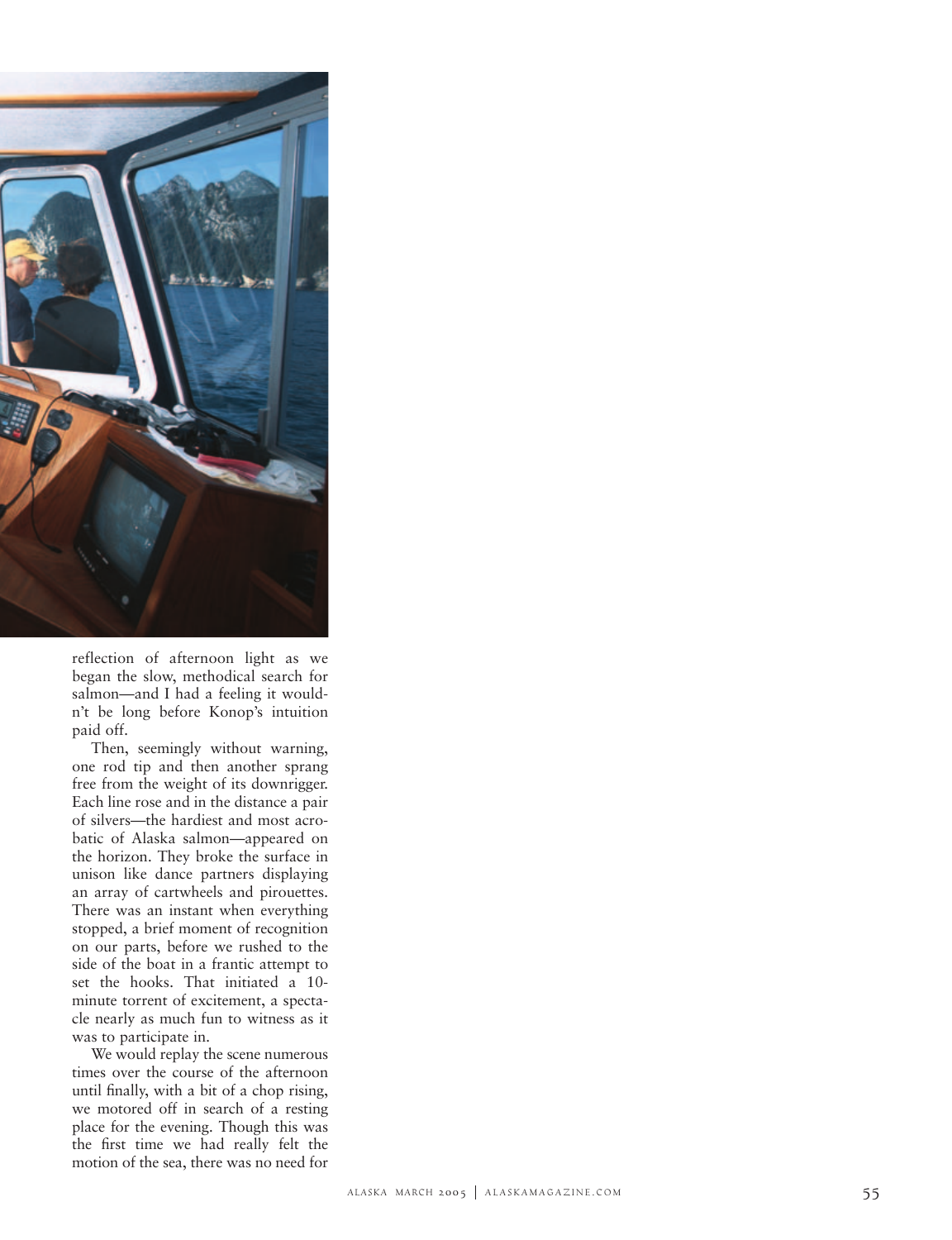

A guest on the Miss Brizz battles a halibut in an area of Resurrection Bay where 60- and 90-pound fish are common.

apprehension aboard the *Miss Brizz.* While she may be the ultimate pleasure craft, and above the waterline resemble Cinderella dressed for the ball, beneath the surface she shares a pedigree with much of the fishing fleet. Custom-made in Anchorage by a commercial builder, she's double hulled from stem to stern, with seven watertight compartments, and boasts what many would see as an excess of electronics.

"She's truly one of a kind," said Konop, his voice swelling with pride, "designed specifically for this—taking our crew and up to six passengers into the harshest environment in complete safety and comfort. In fact," he said, "we may have overbuilt her."

Konop's enthusiasm and concern for safety doesn't end with his design for the boat. It carries over to those entrusted with running her. Crewman Bill Vogel, for instance, is also a licensed skipper and spends his winters building boats with Sea State One, the manufacturer of the *Miss Brizz.* In fact, Vogel helped put her together and has intimate knowledge of her inner workings.

Along with safety, Konop's concerned with designing trips that will, above all else, be fun. While he'll tailor the trips to whatever his clients want, outings usually include fishing. That's why he had the aft deck built with 150 square feet of elbow room, a fish-cleaning station and six downriggers. It's the type of angling I rarely get the opportunity to indulge in. With someone to place the bait on the hook and lower the downrigger—even to open my next beer—all I had to do was sit, wait and soak up the sun while reacquainting myself with the magnificent surroundings and the mesmerizing roll of the sea.

And although the salmon fishing on our first afternoon was good, I still looked forward to the secret halibut hole where we'd anchor our second night. I'd been trying to catch one of these giant flatfish on a fly rod, and this sounded like just the spot.

Dreams of halibut would have to wait, and that was OK. We spent our evening anchored in a secluded bay, sharing a bottle of wine over an elegant dinner of filet mignon and braised baby vegetables, a meal that far surpassed the instant potatoes and overcooked meat that was customary aboard many of the commercial vessels of my past.

Our adventure continued the next day as we visited bird rookeries, watched sea lions sun themselves in the warmth of midday, and motored so close to the vast, blue-veined face of a glacier that we could practically touch it—all under the canopy of a bright, sapphire sky with weather so unseasonably warm it prompted Mike Poling to take a dip in the clear, frigid waters of the fjords.

And then we came to rest in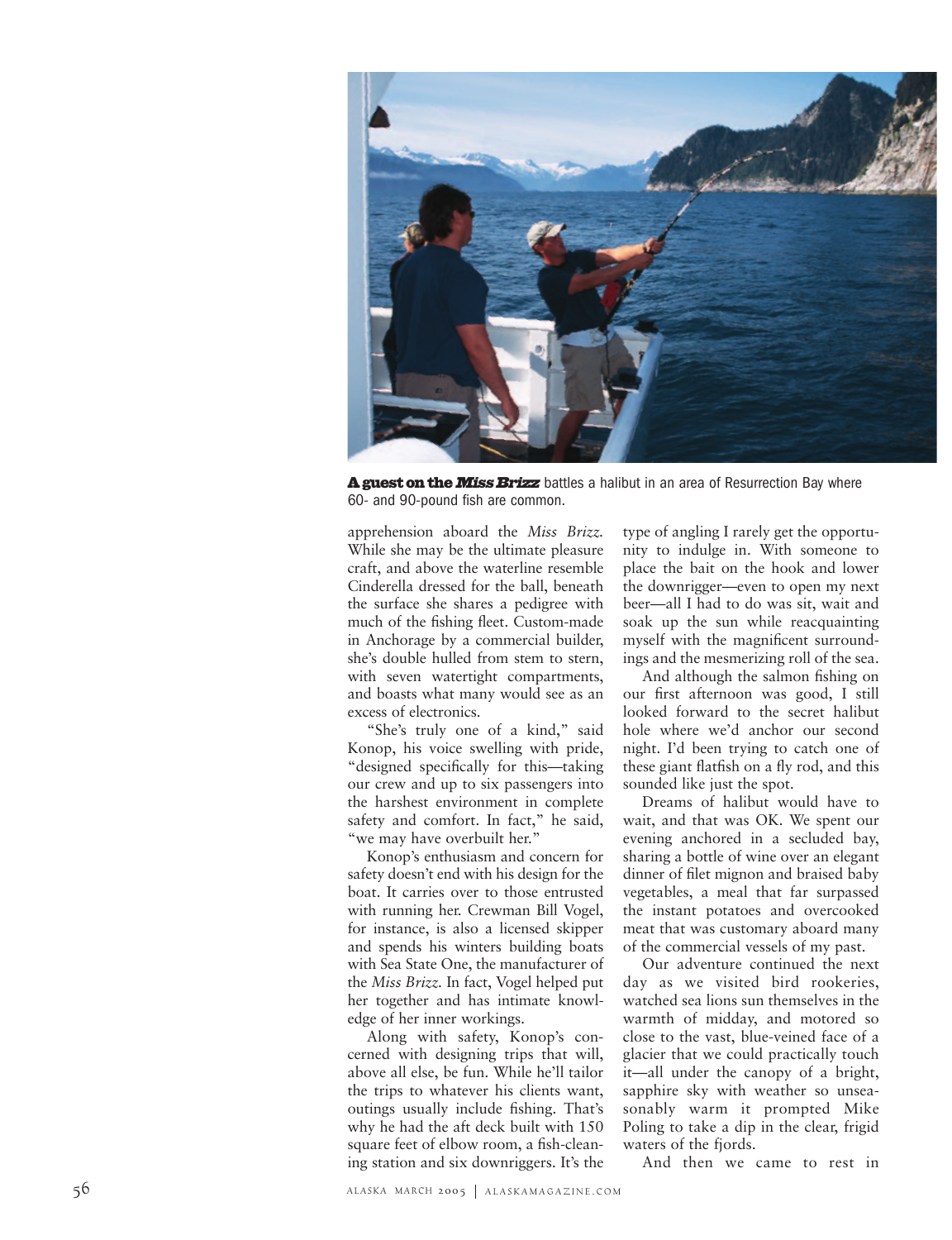### Kenai Fjords National Park

**>> Though Tom Konop and crew will customize trips** based upon the desires of their guests, they usually begin by charting a course for either Prince William Sound or Kenai Fiords National Park. While either locale would serve as a wonderful setting for an Alaska adventure, our group chose to head southwest out of Seward into the Kenai Fjords, a primordial world of snow-crowned peaks and glacier-carved valleys that epitomizes the wild north. **>>Designated a national park in 1980,** this geological wonderland encompasses more than 600,000 acres and 400 miles of shoreline. It's an incredible study in contrasts, where a sliver of temperate rainforest clings to the edge of a landmass dominated by the Harding Icefield. This enormous icefield, thousands of feet thick and covering more than half of the park's surface area, is the staging point for 32 massive glaciers that are still active, slowly sculpting the landscape as they split the mountains and spill to the sea. **>>Despite its stark appearance,** however, this difficult-to-reach coastline is dynamic and teeming with life. It is home to a variety of bird species such as kittiwakes, puffins and eagles. Seals, sea lions and a variety of whales are often seen in the waters of the park. And it's not uncommon to spy a black bear browsing the beaches for sea grass and berries, or a mountain goat slicing its way along one of the steep outcroppings far above the sea. **>>Whether kayaking, yachting or just**

**sightseeing for the day,** taking a trip to Kenai Fjords National Park is a journey back in time. It's a place where the hand of man has been limited by the harsh realities of the environment, and where the awe-inspiring forces of nature are evident in every direction.

Wingerin Bay, Konop's code name for his secret fishing hole. With a gradually sloping beach and relatively shallow water, it was, he admitted, an unlikely hideaway for halibut. Yet he assured me this was the spot, bragging that on the last trip they'd caught nearly 600 pounds of halibut here. Any doubt I might have had evaporated when Jeff Symonds hauled a 60 pounder aboard. With little wind or